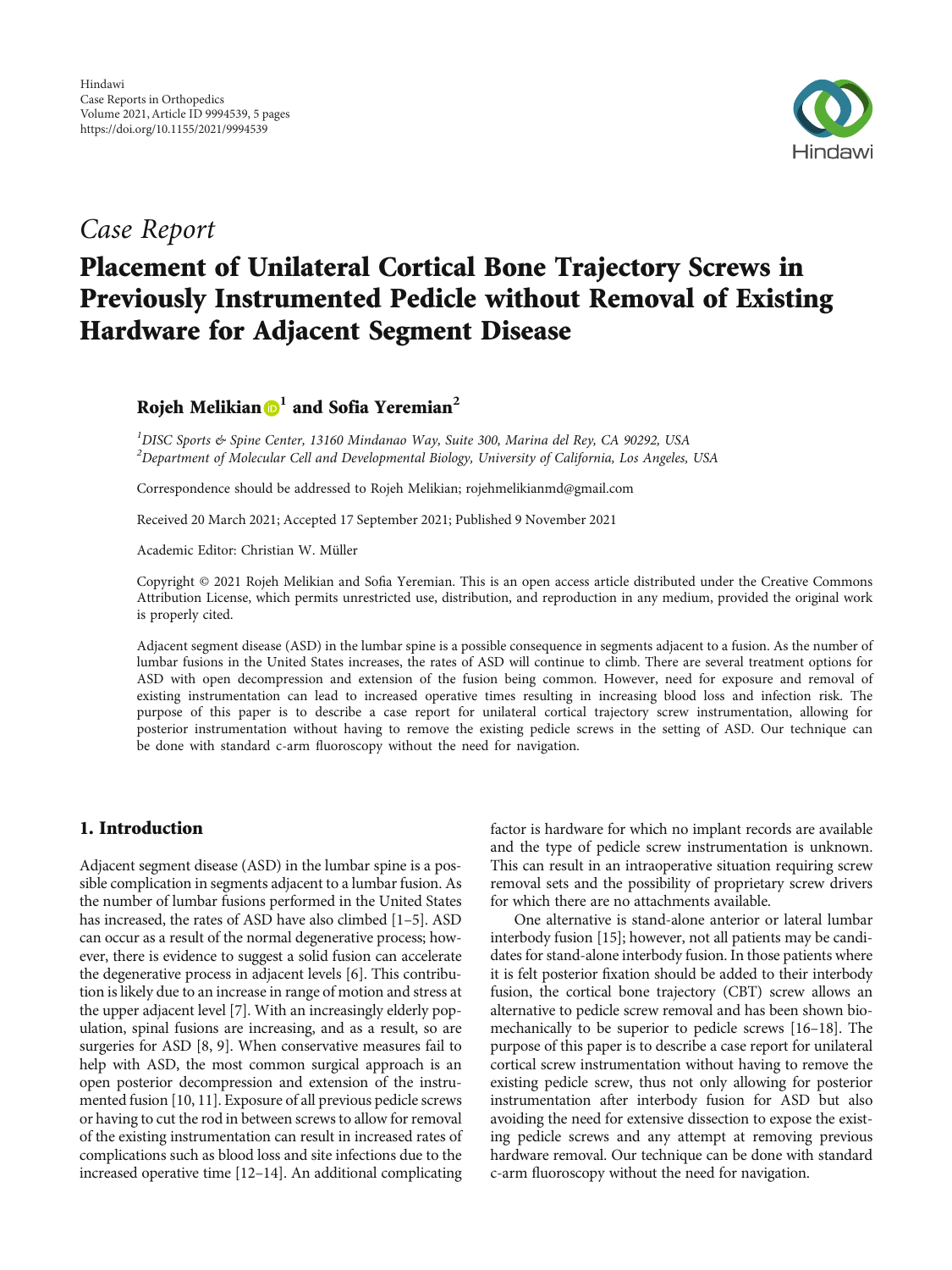

Figure <sup>1</sup>



Figure <sup>2</sup>

### 2. Case Presentation

Our patient is a 77-year-old man with a previous history of L4-5 transforaminal interbody fusion (TLIF) and posterior instrumentation with pedicle screws done in 2007 at another institution. He presented to our office with complaints of recurrent low back and right-sided buttock and lateral leg pain for months. His preoperative MRI demonstrated a right-sided facet cyst at L3-4 along with lateral recess stenosis. Transforaminal epidural steroid injections only provided temporary relief, and so surgical intervention was offered. Preoperative CT scan (Figure 1) showed an adequate amount of space beneath the right-sided L4 pedicle screw for placement of a 5.5 mm cortical screw; however, the leftsided residual pedicle space was much smaller. After shared decision-making, we decided on proceeding with adjacent segment fusion and decompression. The patient was taken to the operating room, and after successful completion of the lateral interbody fusion, he was positioned prone on the Jackson table. After exposure and localization of the appropriate level, the following technique was utilized for cortical screw instrumentation.

Intraoperatively, exposure is only needed laterally to the level of the pars at both levels and no further. There is no need for wide exposure beyond the pars laterally. In fact, the previ-

ous instrumentation was not seen within the operative bed. The C-arm was then brought in, and a perfect AP X-ray of the L4 pedicle was obtained. The start site for the cortical screw in terms of medial to lateral start site is then marked and the cranial-caudal start site estimated as well. Lateral Carm X-ray is then used to confirm the cranial-caudal start site and angle. Based on the preoperative CT scan, we aimed to be just distal to the existing pedicle screw. The pedicle is then drilled aiming parallel to the pedicle screw on the lateral view but heading out slightly laterally on the AP. This is slightly different from the description of standard cortical screws where the screw is aimed cranially as the existing pedicle screw has to be adjusted for. The walls are then probed and tapped, and the appropriate screw was inserted (Figure 2). The L3 screw was then inserted using the standard cortical screw technique. The insertional torque on both screws was excellent, and so, the contralateral side was not attempted given how little room there was underneath the other pedicle screw. The screw shanks were placed in without the heads so an ipsilateral decompression could be performed without interference and the facet cyst excised. The heads were then placed on the screws, and appropriate size rod was placed (Figure [3\)](#page-2-0). Set screws were then placed and final tightened, and the closure of the wound then proceeded in standard fashion. EBL for the case was 50 cc. Postoperatively, the patient's radicular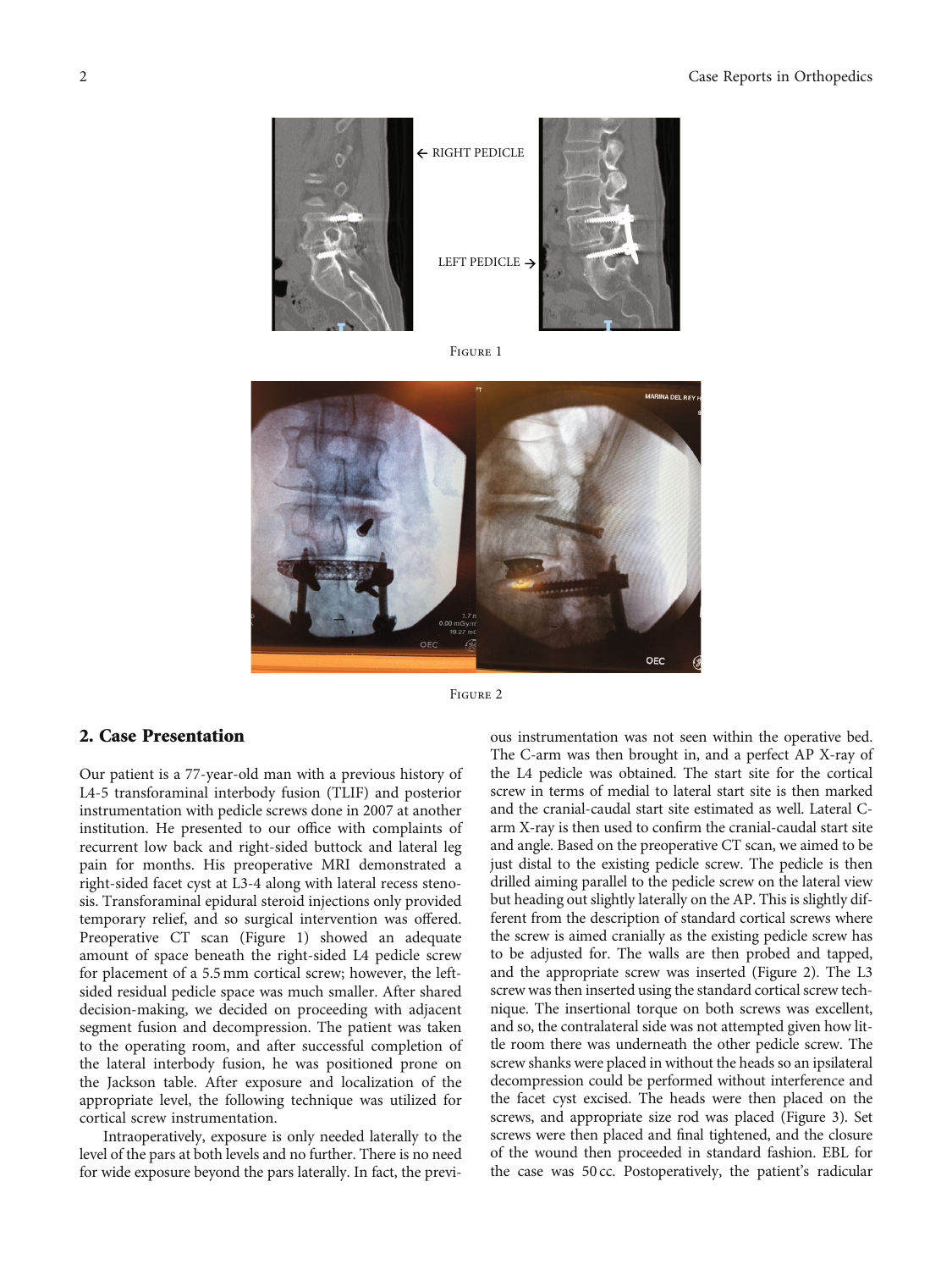# <span id="page-2-0"></span>Case Reports in Orthopedics 3



Figure <sup>3</sup>



Figure <sup>4</sup>



Figure <sup>5</sup>

symptoms were resolved, and the patient was discharged home on POD#1. Postoperative CT scan demonstrates placement of both screws inside the L4 pedicle (Figure 4). At last, postoperative follow-up at 22 months, the patient remained asymptomatic and was doing well (Figure 5).

#### 3. Discussion

Adjacent segment degeneration and symptomatic disease are a potential consequence of lumbar fusion surgery. The potential mechanisms of ASD development have been suggested to be increased biomechanical stress and motion at adjacent levels, particularly, the level superior to the fusion [\[19,](#page-3-0) [20\]](#page-4-0). There are several treatment options of ASD with extension of the fusion being a common solution [\[21, 22](#page-4-0)]. Previous studies have examined stand-alone lateral interbody fusions and compared them with open posterior decompression and fusion as well [\[15](#page-3-0)]. However, more recent case series have looked at the feasibility of using cortical bone trajectory screws to instrument the same level as the existing pedicle screw without the need for screw removal using navigation [[23](#page-4-0)]. This is advantageous in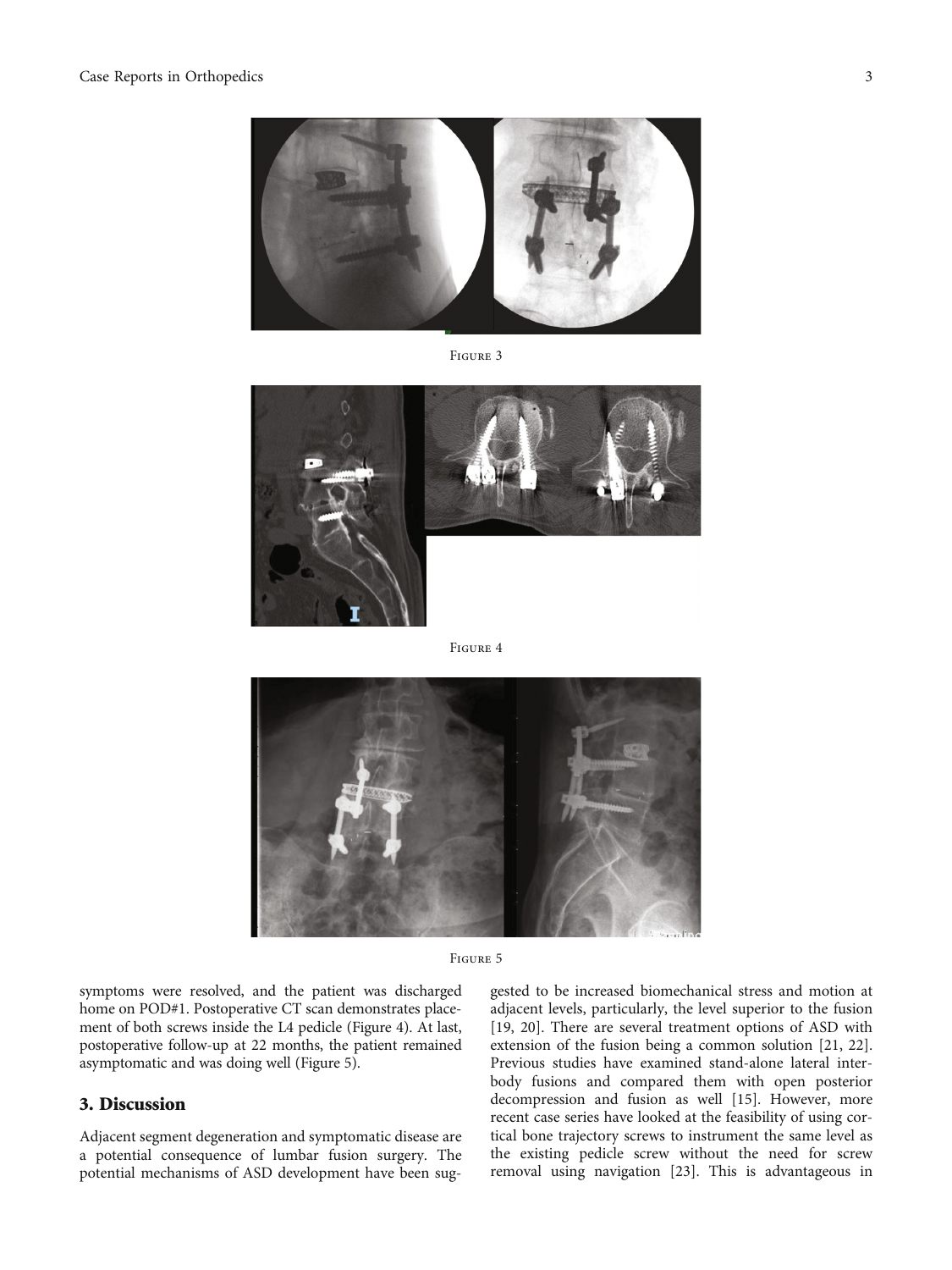<span id="page-3-0"></span>situations where patients require an open decompression and are not candidates for stand-alone lateral interbody fusion.

Cortical bone trajectory screws were first described in the lumbar spine in 2009 by Santoni et al. [\[24](#page-4-0)]. The placement and trajectory of this screw maximize thread contact with high-density bone and can be used to achieve contact with four bony cortices [\[25\]](#page-4-0). They have been shown to have 30% increased uniaxial pullout strength as compared to traditional pedicle screws and given their juxtaposition to higher density bone and are even more desirable in cases of osteoporosis [[24](#page-4-0), [26](#page-4-0)] The advantage of using cortical bone trajectory screws in adjacent segment disease is the limited dissection needed to expose the start site for the screws as well as avoidance of removing existing hardware. Previous studies have been able to show success using CT-guided navigation to place cortical screws into pedicles with existing pedicle screws [\[23\]](#page-4-0). We present here, to our knowledge, the first described case of C-arm guided, unilateral cortical screw instrumentation for the treatment of ASD in cases where only one pedicle has enough room to allow for simultaneous placement of a pedicle and cortical screw. This allows for screw placement to be done in settings where intraoperative navigation is unavailable and also serves as proof of concept for unilateral instrumentation with cortical screws in the setting of adjacent segment disease. Further studies need to be done to address the biomechanics of this approach, and it should be used cautiously in patients with osteoporosis. Furthermore, prospective data with larger numbers of patients with patient reported questionnaires would be desirable to validate the outcome of these patients.

#### Data Availability

All references can be found on [https://pubmed.ncbi.nlm.nih](https://pubmed.ncbi.nlm.nih.gov/) [.gov/](https://pubmed.ncbi.nlm.nih.gov/)

## Conflicts of Interest

The authors declare that they have no conflicts of interest.

#### References

- [1] R. A. Deyo, D. T. Gray, W. Kreuter, S. Mirza, and B. I. Martin, "United States trends in lumbar fusion surgery for degenerative conditions," Spine, vol. 30, no. 12, pp. 1441–1445, 2005.
- [2] H. Yoshihara and D. Yoneoka, "National trends in the surgical treatment for lumbar degenerative disc disease: United States, 2000 to 2009," The Spine Journal, vol. 15, no. 2, pp. 265–271, 2015.
- [3] A. F. Mannion, G. Leivseth, J.-I. Brox, P. Fritzell, O. Hägg, and J. C. T. Fairbank, "ISSLS prize winner: long-term follow-up suggests spinal fusion is associated with increased adjacent segment disc degeneration but without influence on clinical outcome: results of a combined follow-up from 4 randomized controlled trials," Spine, vol. 39, no. 17, pp. 1373–1383, 2014.
- [4] M. D. Helgeson, A. J. Bevevino, and A. S. Hilibrand, "Update on the evidence for adjacent segment degeneration and disease," The Spine Journal, vol. 13, no. 3, pp. 342–351, 2013.
- [5] J. S. Harrop, J. A. Youssef, M. Maltenfort et al., "Lumbar adjacent segment degeneration and disease after arthrodesis and total disc arthroplasty," Spine, vol. 33, no. 15, pp. 1701–1707, 2008.
- [6] S. Okuda, T. Yamashita, T. Matsumoto et al., "Adjacent segment disease after posterior lumbar interbody fusion: a case series of 1000 patients," Global Spine Journal, vol. 8, no. 7, pp. 722–727, 2018.
- [7] G. Ghiselli, J. C. Wang, N. N. Bhatia, W. K. Hsu, and E. G. Dawson, "Adjacent segment degeneration in the lumbar spine," The Journal of Bone and Joint Surgery-American Volume, vol. 86, no. 7, pp. 1497–1503, 2004.
- [8] S. Okuda, T. Oda, R. Yamasaki, T. Maeno, and M. Iwasaki, "Repeated adjacent-segment degeneration after posterior lumbar interbody fusion," Journal of Neurosurgery: Spine, vol. 20, no. 5, pp. 538–541, 2014.
- [9] P. Park, H. J. Garton, V. C. Gala, J. T. Hoff, and J. E. McGillicuddy, "Adjacent segment disease after lumbar or lumbosacral fusion: review of the literature," Spine, vol. 29, no. 17, pp. 1938–1944, 2004.
- [10] S. L. Parker, D. N. Shau, S. K. Mendenhall, and M. J. McGirt, "Factors influencing 2-year health care costs in patients undergoing revision lumbar fusion procedures," Journal of Neurosurgery: Spine, vol. 16, no. 4, pp. 323–328, 2012.
- [11] I. S. Khan, A. Sonig, J. D. Thakur, P. Bollam, and A. Nanda, "Perioperative complications in patients undergoing open transforaminal lumbar interbody fusion as a revision surgery," Journal of Neurosurgery: Spine, vol. 18, no. 3, pp. 260–264, 2013.
- [12] B. A. Basques, I. Ibe, A. M. Samuel et al., "Predicting postoperative morbidity and readmission for revision posterior lumbar fusion," Clinical Spine Surgery, vol. 30, no. 6, pp. E770–E775, 2017.
- [13] Y. Smorgick, K. C. Baker, C. C. Bachison, H. N. Herkowitz, D. M. Montgomery, and J. S. Fischgrund, "Hidden blood loss during posterior spine fusion surgery," The Spine Journal, vol. 13, no. 8, pp. 877–881, 2013.
- [14] F. Zheng, F. P. Cammisa Jr., H. S. Sandhu, F. P. Girardi, and S. N. Khan, "Factors predicting hospital stay, operative time, blood loss, and transfusion in patients undergoing revision posterior lumbar spine decompression, fusion, and segmental instrumentation," Spine, vol. 27, no. 8, pp. 818–824, 2002.
- [15] P. K. Louie, B. E. Haws, J. M. Khan et al., "Comparison of stand-alone lateral lumbar interbody fusion versus open laminectomy and posterolateral instrumented fusion in the treatment of adjacent segment disease following previous lumbar fusion surgery," Spine, vol. 44, no. 24, pp. E1461–E1469, 2019.
- [16] K. Matsukawa and Y. Yato, "Lumbar pedicle screw fixation with cortical bone trajectory: a review from anatomical and biomechanical standpoints," Spine Surgery and Related Research, vol. 1, no. 4, article 164173, pp. 164–173, 2017.
- [17] J.-N. Hu, X.-F. Yang, C.-M. Li, X.-X. Li, and Y.-Z. Ding, "Comparison of cortical bone trajectory versus pedicle screw techniques in lumbar fusion surgery," Medicine, vol. 98, no. 33, article e16751, 2019.
- [18] Y. Z. Liu, Y. Hai, X. N. Zhang et al., "Comparison of cortical bone trajectory screw fixation and pedicle screw fixation in posterior lumbar fusion," Zhonghua yi xue za zhi, vol. 99, no. 19, pp. 1473–1478, 2019.
- [19] H. Wang, L. Ma, D. Yang et al., "Incidence and risk factors of adjacent segment disease following posterior decompression and instrumented fusion for degenerative lumbar disorders," Medicine, vol. 96, no. 5, article e6032, 2017.